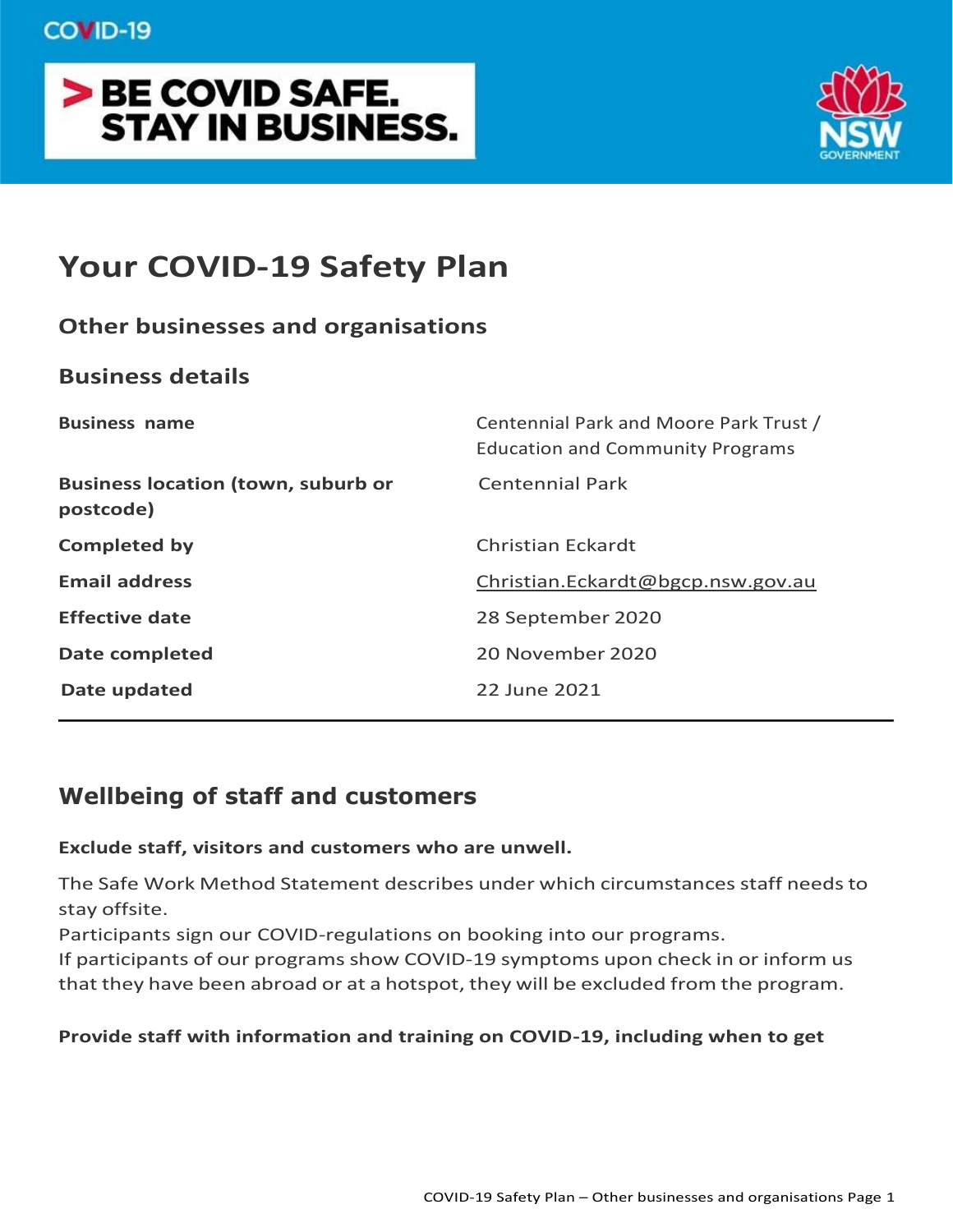#### **tested, physical distancing, wearing masks, and cleaning.**

All education staff have undergone COVID-19 safe training. Our Safe Work Method Statement clearly states the regulations around testing, physical distancing, wearing masks, and cleaning. All education staff have read and signed the SWMS COVID-19.

#### **Make staff aware of their leave entitlements if they are sick or required to self-isolate.**

Centennial Parklands is part of the Department of Planning, Industry, and Environment. Assuch we are included in their "Road to Recovery" plans which can be accessed by all staff via the intranet and are distributed via regular department e-news.

## **Display conditions of entry for any customers or visitors (website,social media, entry points).**

General conditions for the entry of Centennial Parklands are available on the park website:

#### <https://www.centennialparklands.com.au/covid19>

Program specific entry conditions are explained on our website and in the booking process.

# **Physical distancing**

**There are a number of businesses where there are restrictions on patron numbers and the space required to have that number of people; check if there are any restrictions on your business by visiting the NSW Governmentwebsite.**

**If your business does not have any restrictions, consider what measures could be put in place to avoid crowding and support social distancing, good hand hygiene, and mask wearing where practicable and appropriate to thesetting.**

Community programs and activations are outdoor gatherings and the number of participants is restricted by the NSW Government.

Our education programs (excluding schools and vacation care groups) are adhering to the given limit. School and vacation care programs are adhering to the Department of Education guidelines.

Through our booking process, we can ensure that numbers are capped. All participants are asked to hand sanitize and practice hand hygiene before, during, and after programs.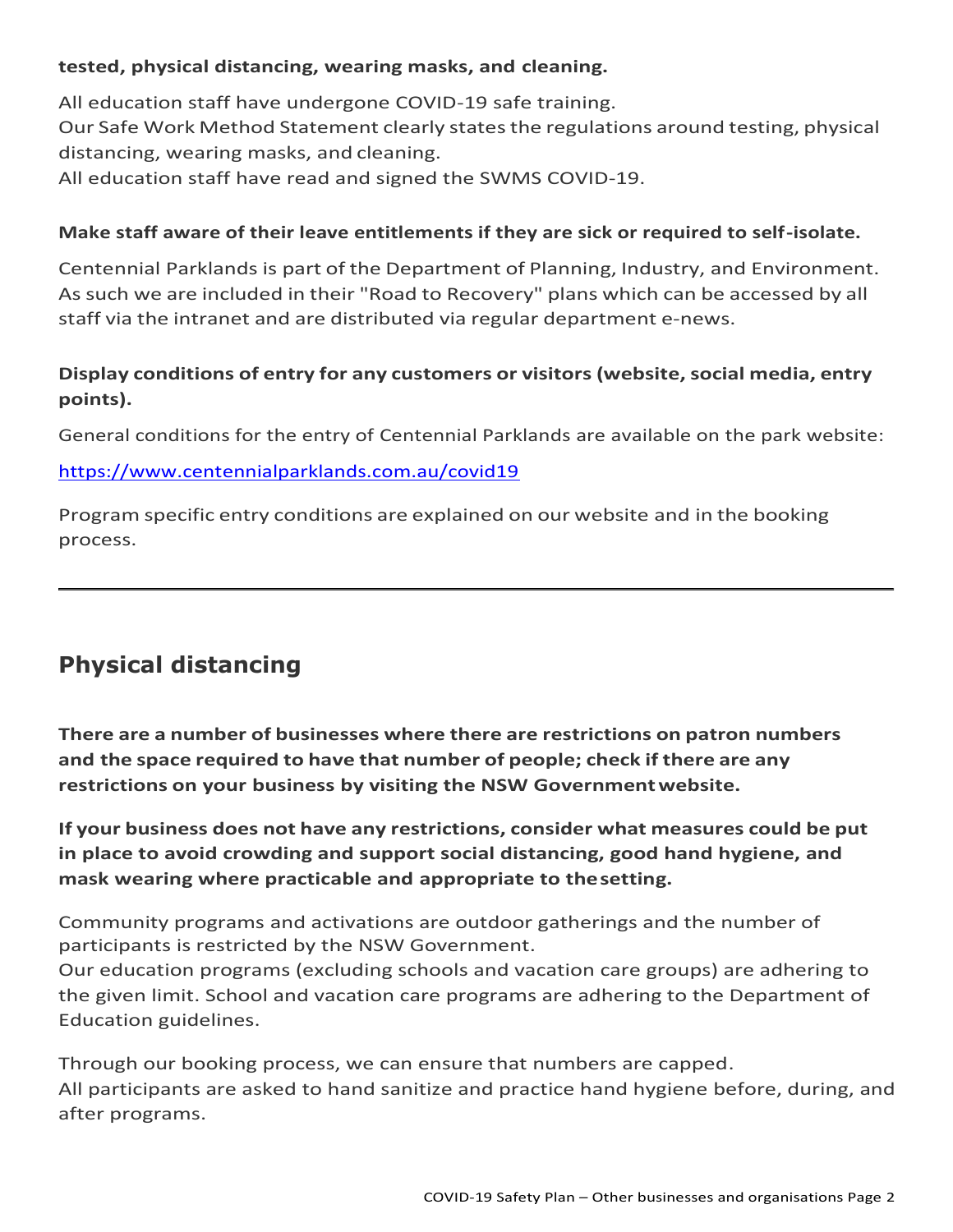**Assign workers to specific workstations and minimise worker movement between these stations, where reasonably practical. If not practical, clean with detergent and disinfectant between use.**

Tools and equipment that are used during programs are only handled by one person at a time and disinfected in between every use and at the end of program.

# **Put plans and systems in place to monitor and control the numbers of workers and customers on site at any given time to allow for physical distancing.**

Community programs and activations adhere to the participation restrictions published by the Department of Health.

[https://www.nsw.gov.au/covid-19/what-you-can-and-cant-do-under-rules/greater](https://www.nsw.gov.au/covid-19/what-you-can-and-cant-do-under-rules/greater-sydney)[sydney](https://www.nsw.gov.au/covid-19/what-you-can-and-cant-do-under-rules/greater-sydney)

School and vacation care programs adhere to the rules of the Department of Education. <https://education.nsw.gov.au/covid-19/advice-for-families>

## **Use flexible working arrangements where possible, such as working from home, or early and late shifts to reduce peak periods.**

These regulations are covered through Department of Planning, Industry, and Environment (from here on DPIE) COVID-19 regulations.

**Consider barriers or other controls to ensure staff and visitors at interaction points stay at a safe distance or are separated by a barrier such as a sneeze guard at a service counter. If not practical, clean regularly with detergent/disinfectant.**

n/a

**Where reasonably practical, ensure staff maintain 1.5 metre physical distancing at all times (including at meal breaks). If staff are not able to physically distance, or work in a role with significant public interaction, strongly recommend they wear a face mask if practical.**

Rules about physical distancing are in place and staff and participants informed through posters and other signage and are covered through DPIE COVID-19 regulations.

# **Use telephone or video for essential meetings where practical.**

These regulations are covered through DPIE COVID-19 regulations.

## **Review regular deliveries and request contactless delivery and invoicing where practical.**

n/a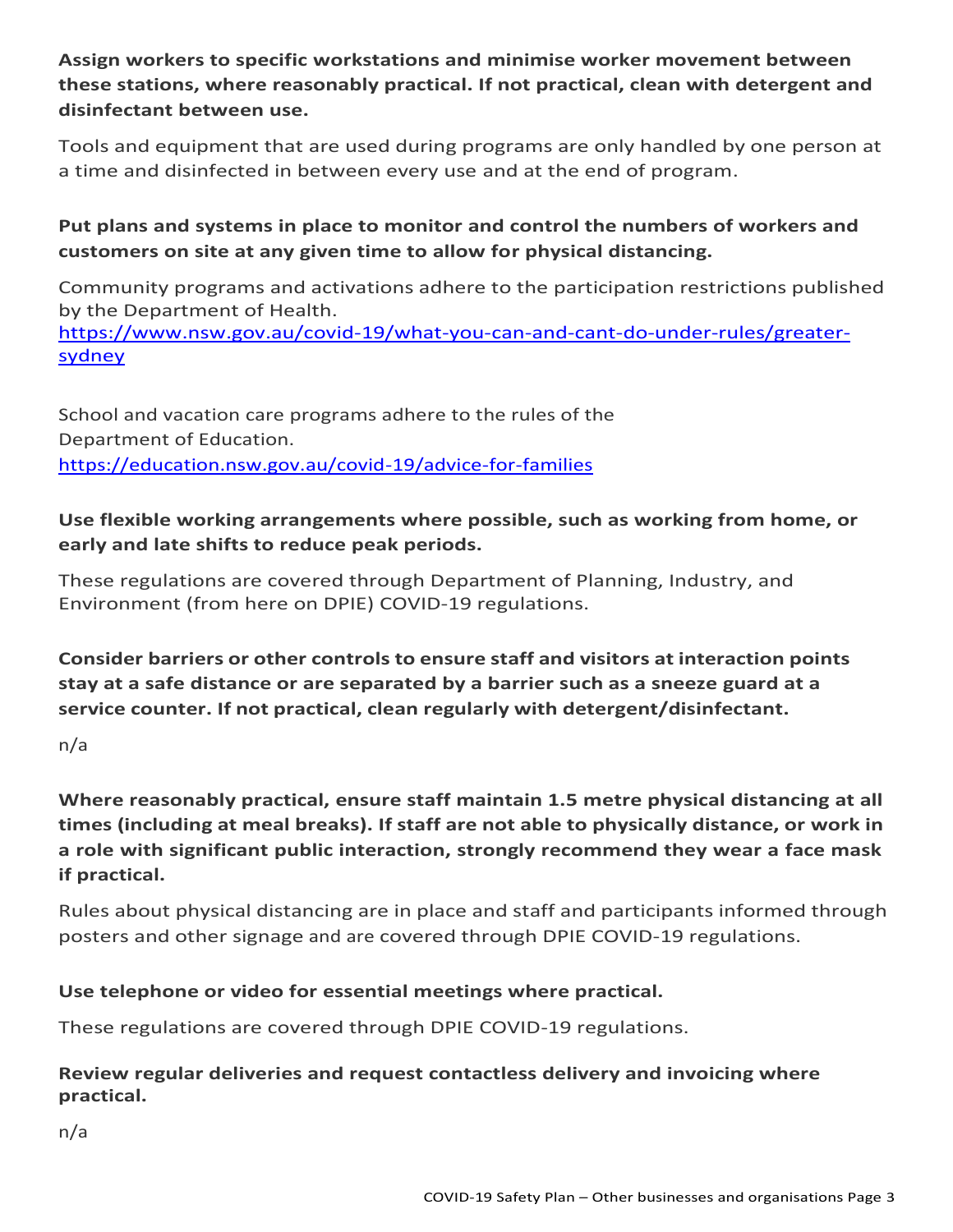**Consider signage near crowding points such as lifts and passenger travelators directing customers and workers to maintain 1.5 metre physical distancing wherever practical.**

n/a

If staff or workers need to travel together in the same vehicle:

- **encourage passengers and drivers to spread out, using front and back seats**
- **workers should only handle their own tools and bags where possible**
- **have processes to clean the vehicle hand touch areas at the end of each shift with a detergent/disinfectant**
- **encourage workers to set the air-conditioning to external airflow rather than recirculation or open windows.**

These regulations are covered through DPIE COVID-19 regulations.

**Have strategies in place to manage gatherings that may occur immediately outside the premises, or in meeting or break rooms.**

These regulations are covered through DPIE COVID-19 regulations.

# **Hygiene and cleaning**

## **Provide hand sanitiser at multiple locations throughout the workplace.**

Hand sanitizer is available for staff at all times.

Program participants are asked to hand sanitize at the beginning of each program and practice hand hygiene throughout the program.

# **Provide detergent/disinfectant surface wipes to clean workstations and equipment such as monitor, phone, keyboard and mouse.**

Cleaning products and disinfectant are provided.

## **Ensure bathrooms are well stocked with hand soap and paper towels or hand dryers and have posters with instructions on how to wash hands.**

Bathrooms are stocked and hand sanitizer available throughout the program.

# **Clean frequently used areas at least daily with detergent and disinfectant. Clean frequently touched areas and surfaces several times per day.**

All surfaces are cleaned and disinfected after use.